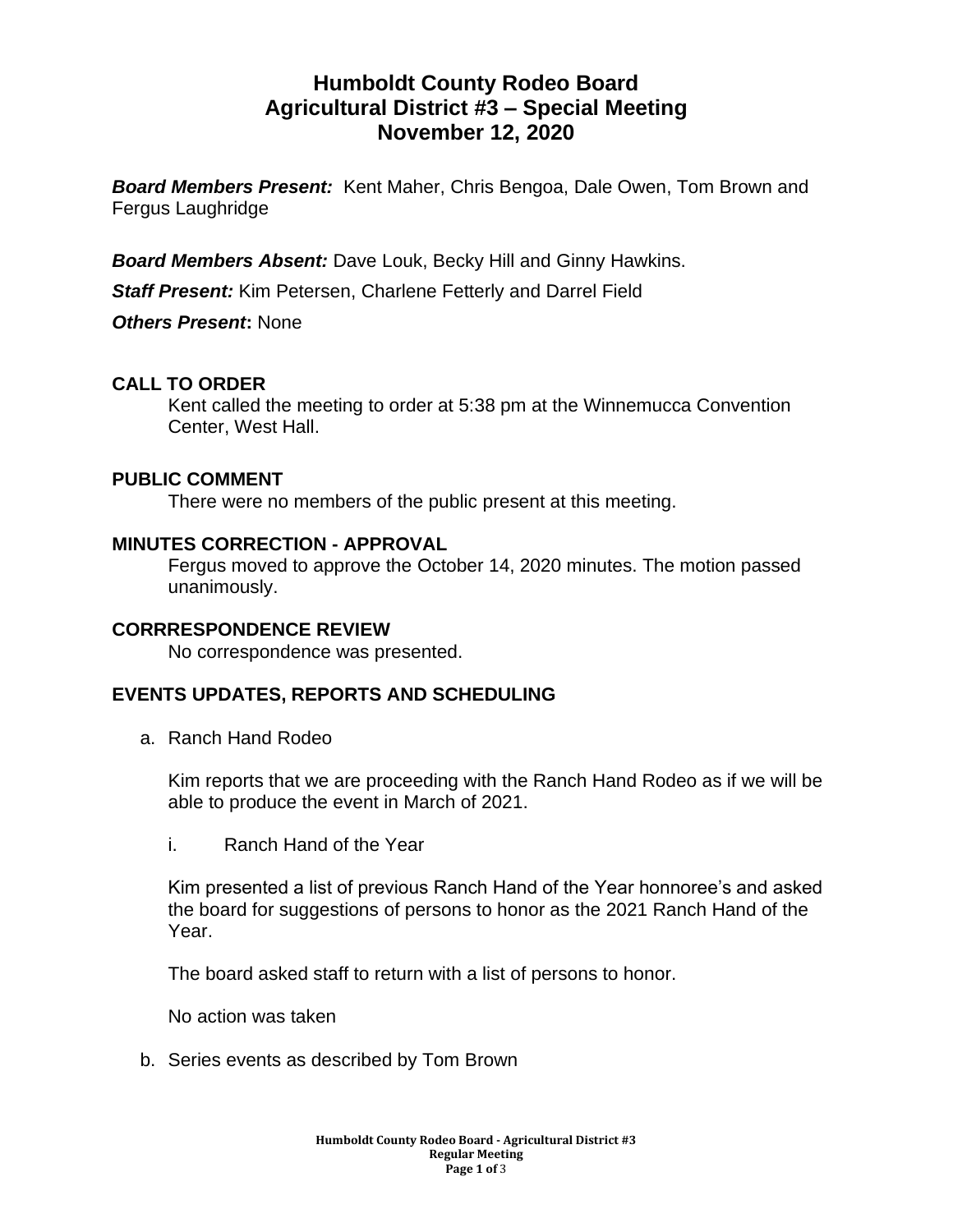Tom asked if we could revise our fee structures for series events, perhaps to include barrel races and ropings.

Kent notes that the current rules have been approved by the County Commission so any revisions would also have to be approved.

Kim asked how much of a discount is being requested.

Tom suggested a modest discount from \$600 to \$450 for a series of at least three events.

Kim also proposed that series events ask the WCVA board for funding to pay facility fees for events which will attract overnight stays.

The board asked staff to return with the rates, policies and the current events calendar for review and possible revision.

No action was taken.

### **WINNEMUCCA EVENTS COMPLEX (WEC)**

Kim reported that staff has completed installation of 50 frost free faucets in the new RV park. This will give us the ability to attract winter events to the facility.

Kim commented that during the installation of the new bleachers in the pavilion, he noted that the heaters were not very efficient at keeping the facility comfortable. He is soliciting estimates to improve our ability to heat the pavilion and the event center. He mentioned that we could install fans in the ceiling to better circulate the warm air during the winter, and by reversing them, improve cooling during the summer.

Fergus asked for an update on the items discussed at the last meeting.

Kim reports that he has not yet received the requested estimates.

No action was taken.

### **2020 - 2021 BUDGET REVIEW – MODIFICATION**

Kim presented the current budget report including revenue and expense transaction cleared as of November 10, 2020.

At approximately 40% of elapsed time, Tax revenue is at 33.36%. Fairgrounds revenue is at 133.02%, expenses are at 20.15%. Event Center revenue is at 86.2% with expenses at 14.08%.

Kim notes that our insurance premium was a little higher than anticipated, and our temporary labor expenses are at 125.43%.

> **Humboldt County Rodeo Board - Agricultural District #3 Regular Meeting Page 2 of** 3